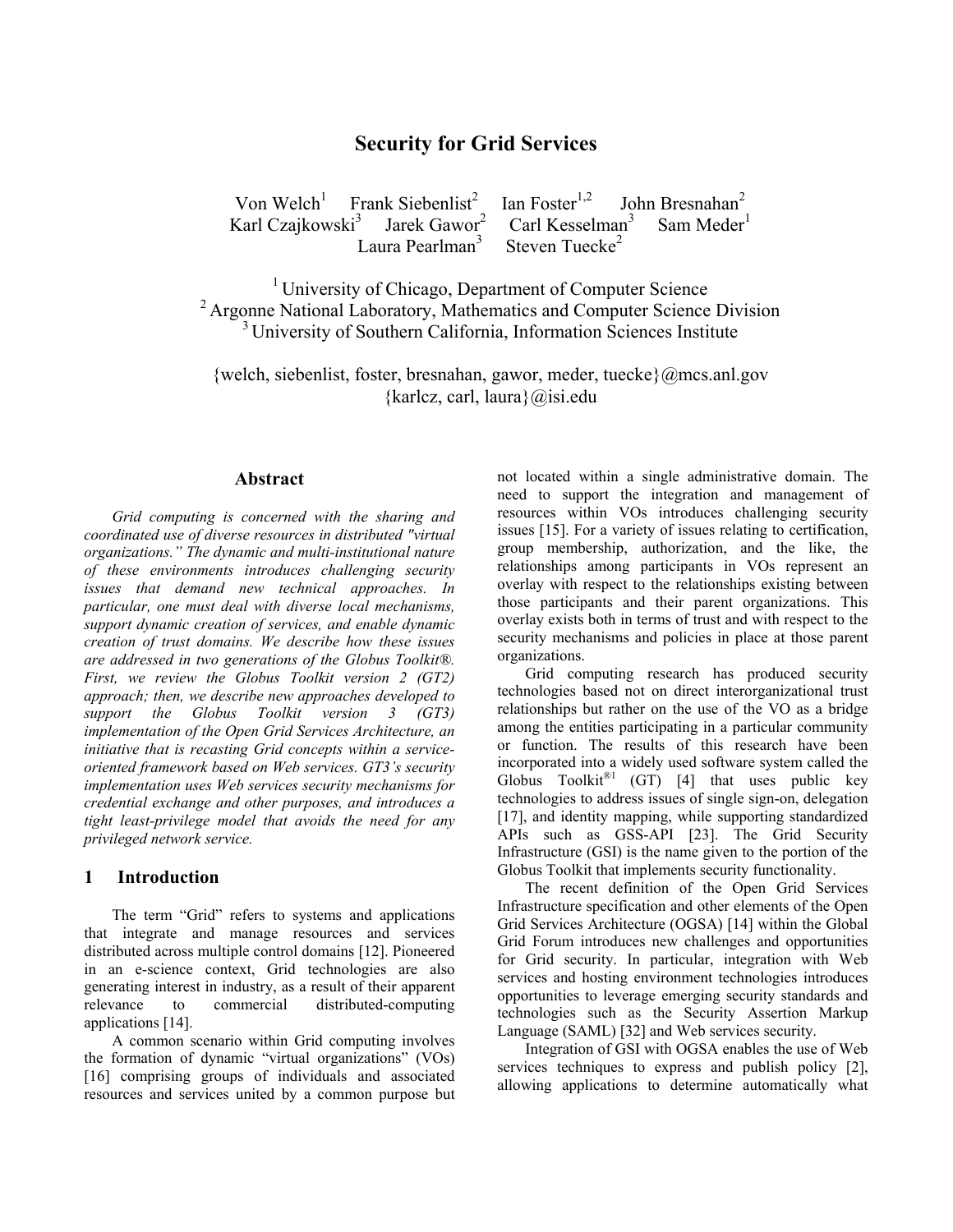security policies and mechanisms are required of them. Implementing security in the form of OGSA services allows those services to be used as needed by applications to meet these requirements. Advanced hosting environments enable security functionality to be implemented outside of the application, simplifying development.

The remainder of this article is organized as follows. In Sections 2 and 3, we review Grid security challenges and GT2 security mechanisms. In Sections 4 and 5, we introduce our view of an OGSA security model and our GT3 implementation. We conclude in Section 6 with a brief discussion of future work.

# **2 Grid Security Challenges**

Security requirements within the Grid environment are driven by the need to support scalable, dynamic, distributed virtual organizations (VOs) [16]—collections of diverse and distributed individuals that seek to share and use diverse resources in a coordinated fashion. From a security perspective, a key attribute of VOs is that participants and resources are governed by the rules and policies of the classical organizations of which they are members. Furthermore, while some VOs, such as multiyear scientific collaborations, may be large and long-lived (in which case explicit negotiations with resource providers are acceptable), others will be short-lived—created, perhaps, to support a single task, for example, two individuals sharing documents and data as they write a proposal—in which case overheads associated with VO creation and operation have to be small.

A fundamental requirement is thus to enable VO access to resources that exist within classical organizations and that, from the perspective of those classical organizations, have policies in place that speak only about local users. This VO access must be established and coordinated only through *binary* trust relationships that exist between (a) the local user and their organization and (b) the VO and the user. We cannot, in general, assume trust relationships between the classical organization and the VO or its external members.

Grid security mechanisms address these challenges by allowing a VO to be treated as a *policy domain overlay* as shown in Figure 1. Multiple resources or organizations outsource certain policy control(s) to a third party, the VO, which coordinates the outsourced policy in a consistent manner to allow for coordinated resource sharing and use.

Complicating Grid security is the fact that new services (i.e., resources) may be deployed and instantiated dynamically over a VO's lifetime. For example, a user may establish personal stateful interfaces to existing resources, or the VO itself may create directory services to keep track of VO participants. Like their static counterparts, these



## **Figure 1. A virtual organization policy domain overlay pulls together participants from disparate domains into a common trust domain.**

resources must be securely coordinated and must interact with other services.

This combination of dynamic policy overlays and dynamically created entities drives the need for three key functions in a Grid security model.

- 1. *Multiple security mechanisms*. Organizations participating in a VO often have significant investment in existing security mechanisms and infrastructure. Grid security must interoperate with, rather than replace, those mechanisms.
- 2. *Dynamic creation of services*. Users must be able to create new services (e.g., "resources") dynamically without administrator intervention. These services must be coordinated and must interact securely with other services. Thus, we must be able to name the service with an assertable identity and to grant rights to that identity without contradicting the governing local policy.
- 3. *Dynamic establishment of trust domains*. In order to coordinate resources, VOs need to establish trust among not only users and resources in the VO but also among the VO's resources, so that they can be coordinated. These trust domains can span multiple organizations and must adapt dynamically as participants join, are created, or leave the VO.

Traditional means of security administration that involve manual editing of policy databases or issuance of credentials cannot meet the demands of these dynamic scenarios. We require a user-driven security model that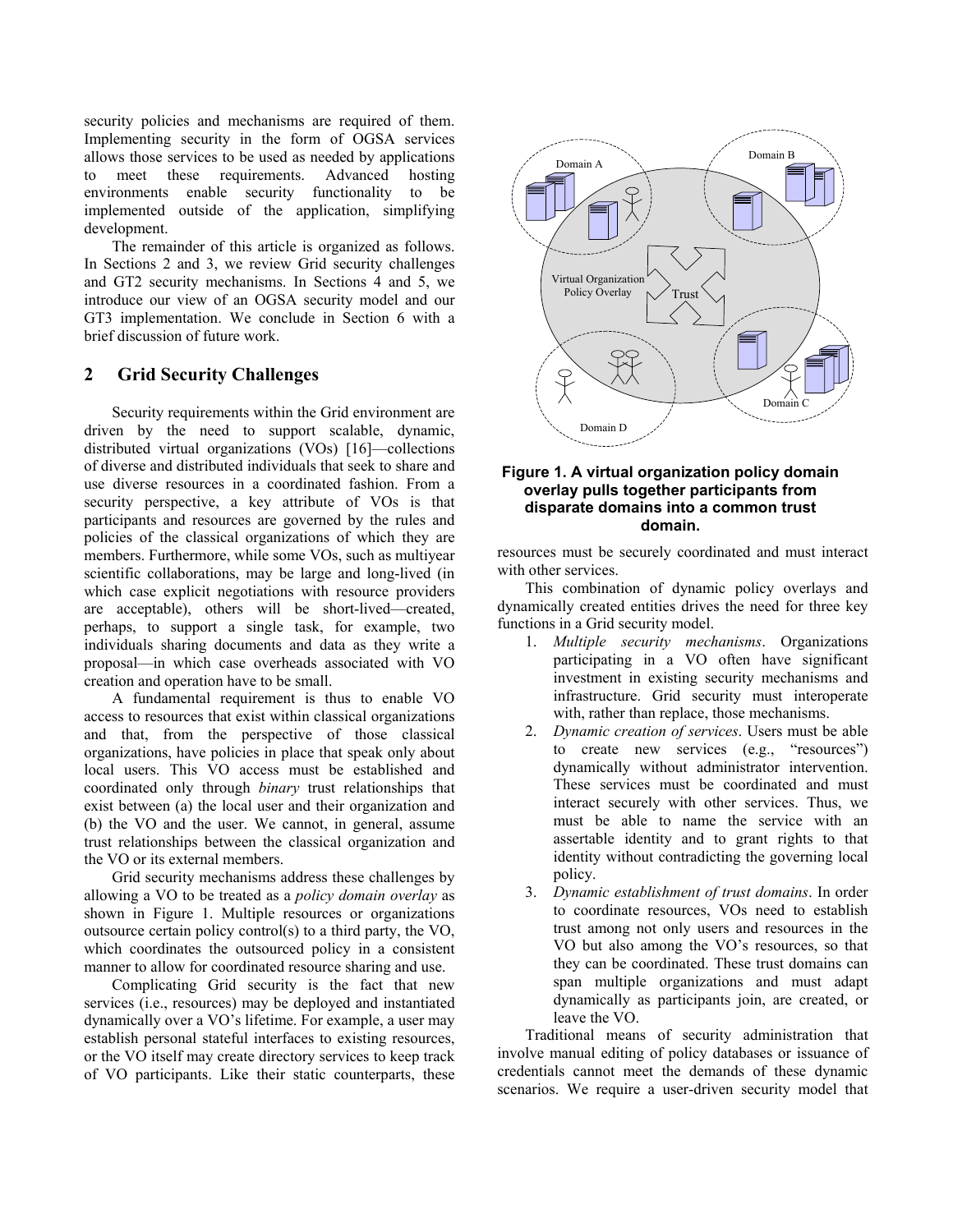allows users to create entities and policy domains in order to create and coordinate resources within VOs.

# **3 GT2 Grid Security Model**

To set the stage for our discussion of OGSA and GT3 security, we review briefly the security technologies incorporated in the Globus Toolkit version 2 (GT2) [13] and explain how these technologies address the three key issues introduced above. GT2 includes services for Grid Resource Allocation and Management (GRAM), Monitoring and Discovery (MDS), and data movement (GridFTP). These services use a common Grid Security Infrastructure (GSI) [4, 15] to provide security functionality.

*Diverse site security mechanisms*. GSI defines a common credential format based on X.509 identity certificates [5, 28] and a common protocol based on transport layer security (TLS [10], SSL [18]). An X.509 certificate, in conjunction with an associated private key, forms a unique credential set that a Grid entity (service or user) uses to authenticate itself to other Grid entities; the TLS-based protocol is used to perform authentication and then provide message protection (encryption, integrity checking), as desired, on the subsequent data stream. Gateways are used to translate between this common GSI infrastructure and local site mechanisms. For example, the Kerberos Certificate Authority (KCA) [29] and SSLK5/PKINIT provide translation from Kerberos to GSI and vice versa, respectively. These mechanisms allow a site with an existing Kerberos infrastructure to continue using that installation and convert credentials between Kerberos and GSI as needed.

Each GSI certificate is issued by a trusted party known as a certificate authority (CA), usually run by a large organization or commercial company. In order to trust the X.509 certificate presented by an entity, one must trust the CA that issued the certificate. We chose to use X.509 identity certificates within GSI because establishment of this trust is relatively lightweight. In contrast to mechanisms such as Kerberos [25], where interinstitutional trust requires a bilateral agreement at the organizational level, trust in a CA can be established unilaterally: A single entity in an organization can decide to trust any CA, without necessarily involving the organization as a whole. This feature is key to the establishment of VOs that involve only some portion of an organization, where the organization as a whole may provide little or no support for the VO.

*Dynamic creation of entities and the granting of privileges to those entities*. GSI introduces X.509 proxy certificates, a GSI extension to X.509 identity certificates [28] that allow a user to assign dynamically a new X.509 identity to an entity and then delegate some subset of their rights to that identity. Users create a proxy certificate by

issuing a new X.509 certificate signed using their own credentials instead of involving a CA. This mechanism allows new credentials and identities to be created quickly without the involvement of a traditional administrator.

*Dynamic creation and management of overlaid trust domains*. The requirement for overlaid trust domains to establish VOs is satisfied by GSI using both proxy certificates and security services such as the Community Authorization Service (CAS) [26]. GSI has an implicit policy that any two entities bearing proxy certificates issued by the same user will inherently trust each other. This policy allows users to create trust domains dynamically by issuing proxy certificates to any services that they wish to have collaborate.



### **Figure 2. CAS allows VOs to express policy, and it allows resources to apply policy that is a subset of VO and local policy.**

The implicit policy of trust between proxy holders allows for the lightweight, dynamic creation of simple trust domains but has limitations when it comes to complicated trust domains with, for example, limited trust between multiple parties. In that latter case, we can turn to security services such as CAS that allow flexible, expressive policy to be created regarding multiple users in a VO. CAS allows a VO to express the policy that has been outsourced to it by the resource providers in the VO. This process, as illustrated in Figure 2, comprises three steps:

- 1. The user authenticates to CAS and receives assertions from CAS expressing the VO's policy in terms of how that user may use VO resources.
- 2. The user then presents the assertion to a VO resource along with the usage request.
- 3. In evaluating whether to allow the request, the resource checks both local policy and the VO policy expressed in the CAS assertion.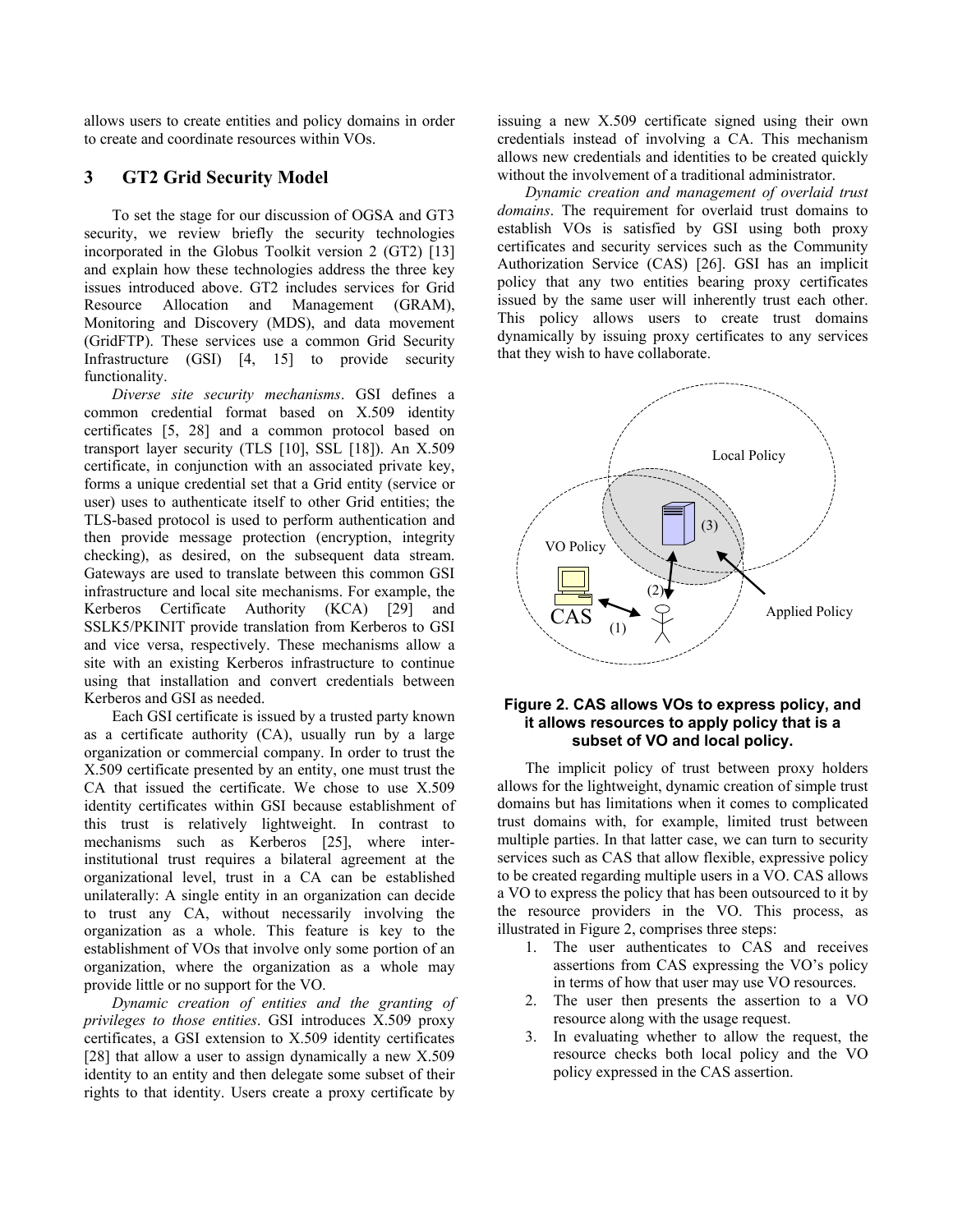CAS allows a resource to remain the ultimate authority over that resource, but it also allows the VO to control a subset of that enforced policy. In turn, the VO can coordinate the policy across a number of resources to control the sharing of those resources by the VO.

In designing GSI we evaluated several related efforts before electing to build on PKI. We noted the following shortcomings in other approaches with respect to Grid security requirements:

- Kerberos [25] requires the explicit involvement of site administrators to establish interdomain trust relationships or to create new entities.
- The CRISIS wide area security system [3] defines a uniform and scalable security infrastructure for wide area systems but does not address interoperability with local security mechanisms.
- Secure SHell (SSH) [30] provides a strong system of authentication and message protection but has no support for translation between different mechanisms or for creation of dynamic entities.
- The Legion security model [19] is perhaps the most similar to that of GT2, using X.509 certificates for delegation. However, it lacks mechanisms for creation of dynamic entities.

# **4 The GT3 Security Model for OGSA**

We now turn to the question of how Grid security challenges can be addressed within the context of the Open Grid Services Architecture (OGSA) [14], a set of technical specifications that align Grid technologies with emerging Web services technologies [18].

Web services technologies allow software components to be defined in terms of access methods, bindings of these methods to specific communication mechanisms, and mechanisms for discovering relevant services. While particular mechanisms and methods are not prescribed, some mechanisms are emerging as ubiquitous. In particular, the Simple Object Access Protocol (SOAP) [1] provides a means of messaging using XML envelopes to encapsulate payloads, with HTTP the most commonly used underlying protocol. Another example is the Web Services Description Language (WSDL) [7], which provides a method for expressing operation signatures and bindings to protocols and endpoints in an XML document (groups of operations bundled together to form a "Web service").

OGSA defines standard Web service interfaces and behaviors that add to Web services the concepts of stateful services and secure invocation, as well as other capabilities needed to address Grid-specific requirements that are not relevant for this paper. These interfaces and behaviors define what is called a "Grid service" and allow users to manage the Grid service's life-cycle, as allowed by policy,

and to create sophisticated distributed services. Grid services can define, as part of their interface, service data elements (SDEs) that other entities can (again, subject to policy) query or subscribe to.

OGSA introduces both new opportunities and new challenges for Grid security. Emerging Web services security specifications address the expression of Web service security policy (WS-Policy [2], XACML [33]), standard formats for security token exchange (WS-Security [22], SAML [32]), and standard methods for authentication and establishment of security contexts and trust relationships (WS-SecureConversation [20], WS-Trust [21]). These specifications may be exploited to create standard, interoperable methods for these features in Grid security. But they may, in some cases, also need to be extended to address the Grid security requirements listed above.

Version 3 of the Globus Toolkit (GT3) and its accompanying Grid Security Infrastructure (GSI3) provide the first implementation of OGSA mechanisms. GT3's security model seeks to allow applications and users to operate on the Grid in as seamless and automated a manner as possible. Security mechanisms should not have to be instantiated in an application but instead should be supplied by the surrounding Grid infrastructure, allowing the infrastructure to adapt on behalf of the application to meet the application's requirements. The application should need to deal with only application-specific policy. GT3 uses the following powerful features of OGSA and Web services security to work toward this goal:

- 1. Casts security functionality as OGSA services to allow them to be located and used as needed by applications.
- 2. Uses sophisticated *hosting environments* to handle security for applications and allow security to adapt without having to change the application.
- 3. Publishes service security policy so that clients can discover dynamically what credentials and mechanisms are needed to establish trust with the service.
- 4. Specifies standards for the exchange of security tokens to allow for interoperability.

In the following subsections we describe how each of these features is used in our GT3 OGSA security model. We then explain how they are used together to support seamless Grid security. We emphasize that what we describe here is our own GT3 OGSA security model, that is, an OGSA-based security model that we (the Globus Project security team) have defined and implemented within GT3. Ultimately, we hope that an appropriate standards body (e.g., the Global Grid Forum) will define *the* OGSA security model, which may or may not incorporate some of the ideas presented here.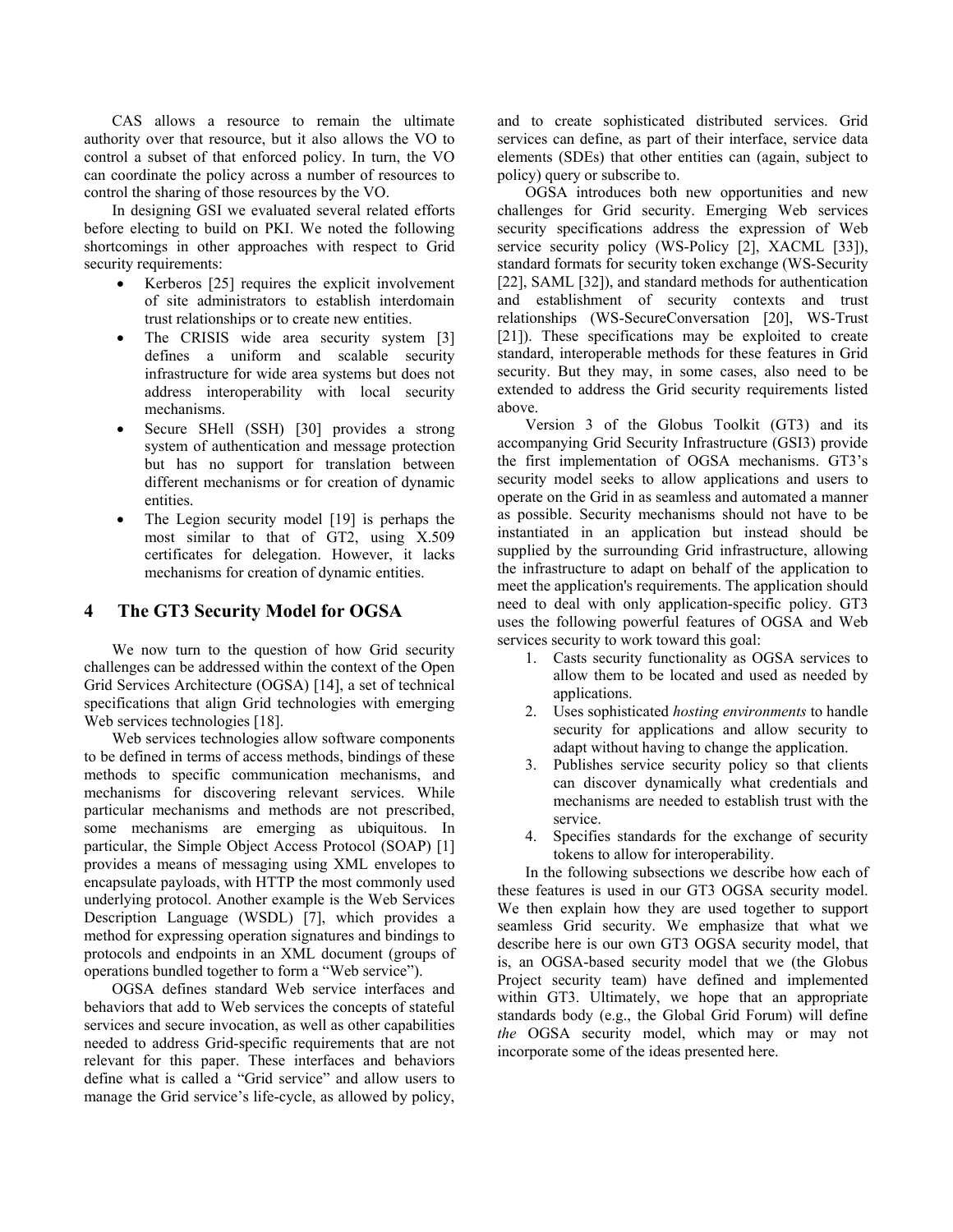## **4.1 Security as Services**

Secure operation in a Grid environment requires that applications and services be capable of supporting a variety of security functionality, such as authentication, authorization, credential conversion, auditing, and delegation. Grid applications need to interact with other applications and services that have a range of security mechanisms and requirements. These mechanisms and requirements are likely to evolve over time as new mechanisms are developed or policies change. Grid applications must avoid embedding security mechanisms statically in order to adapt to changing requirements.

Our OGSA security model casts security functions as OGSA services. This strategy allows well-defined protocols and interfaces to be defined for these services and permits an application to outsource security functionality by using a security service with a particular implementation to fit its current need.

A draft OGSA Security Roadmap [31] presented in 2002 to the Global Grid Forum itemizes numerous security services, including the following.

- *Credential processing service:* A service that handles the details of processing and validating authentication tokens
- *Authorization service:* A service that evaluates policy rules regarding the decision to allow the attempted actions based on information about the requestor (identity, attributes, etc.), the target (identity, policy, attributes, etc.), and details of the request.
- *Credential Conversion service:* A service that enables bridging of different trust or mechanism domains by converting credentials between trust roots or mechanisms.
- *Identity Mapping service:* A service that takes a user's identity in one domain and returns the identity in another (e.g., given the user's X.509 identity, it could return the Kerberos principal name).
- Audit: A service that securely logs relevant information about events.

## **4.2 Hosting Environment**

It is not a trivial task to find and use security services such as those described in the preceding section: in fact, it can require considerable sophistication on the part of the application. Ideally, application developers should not be burdened with the details of this process.

Grid services, like the Web services they leverage, may be built on sophisticated container-based *hosting environments* such as J2EE or .Net. These hosting environments provide a high level of functionality and allow for much security implementation complexity to be pulled from applications. We envision that most security functionality will be placed in hosting environments, simplifying application development and allowing security functionality to be upgraded independently of applications.

## **4.3 Publishing of Security Policy**

In order to establish trust, two entities need to be able to find a common set of security mechanisms that both understand. The use of hosting environments and security services, as described previously, enables OGSA applications and services to adapt dynamically and use different security mechanisms. However, an application can select the proper security mechanisms and credentials only if it knows what mechanisms and credentials are acceptable to the service with which it wishes to interact.

The WS-Policy [2] specification and its related specifications define how a Web service can publish its security policy along with its interface specification as part of a WSDL document. Such a published policy can express requirements for mechanisms, acceptable trust roots, token formats, and other security parameters. An application wishing to interact with the service can examine this published policy and gather the needed credentials and functionality by contacting appropriate OGSA security services.

## **4.4 Specified Format for Security Tokens**

The WS-Security [22], WS-SecureConversation [20], and WS-Trust [21] specifications contain conventions and formats for the communication of various mechanismspecific tokens (e.g., Kerberos tickets and X.509 certificates) inside SOAP envelopes. This enveloping standardizes the protocol for security mechanisms and allows mechanisms to be independent of any application protocol. Hosting environments can recognize securityrelated messages and route them to an appropriate service for handling, and entities in the network can recognize whether and how an interaction is secured. For example, a firewall can recognize whether a connection is authenticated and allow only authenticated connections.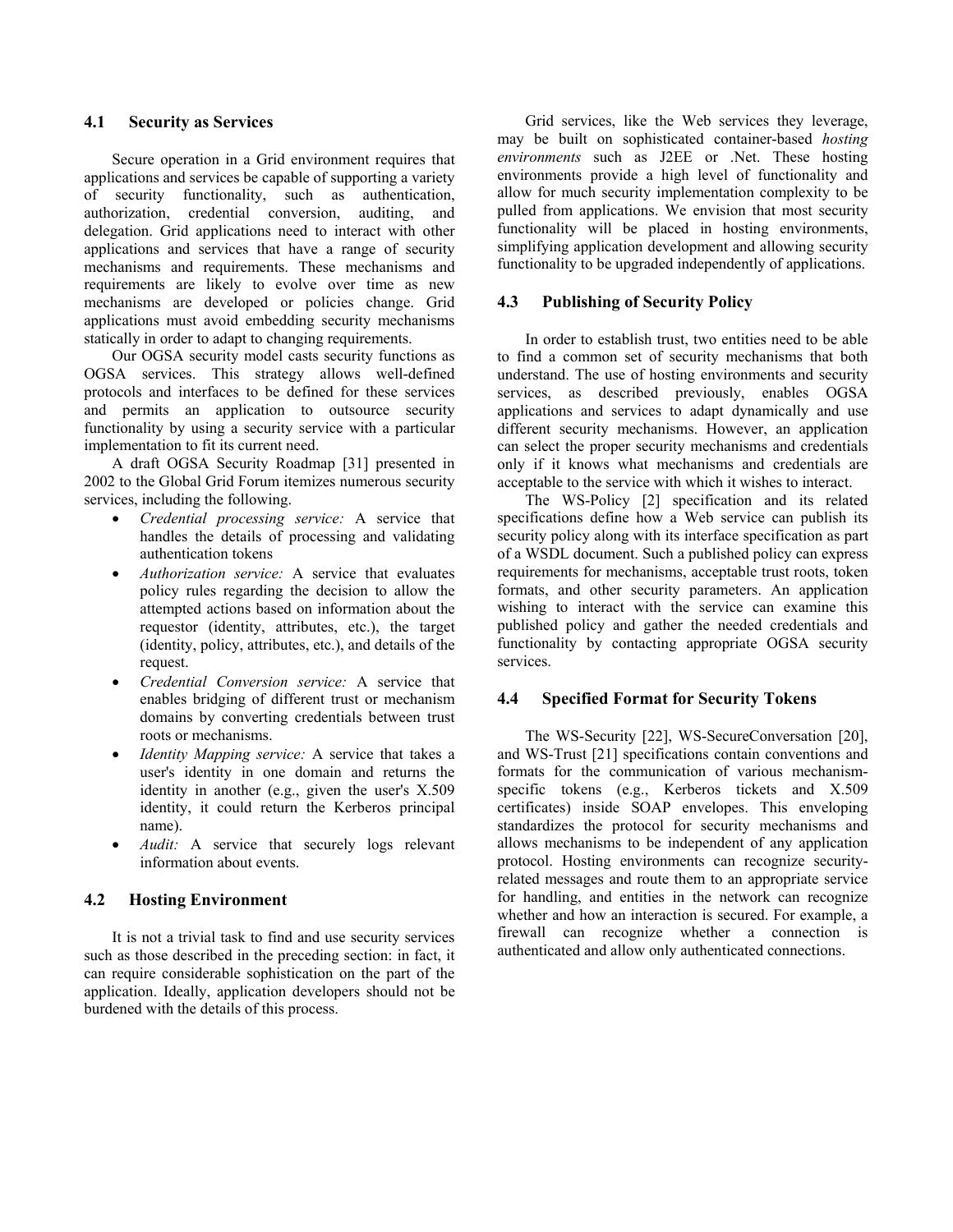

**Figure 3. Example of a secured request in the OGSA security model. The steps are described in the text.**

### **4.5 The GT3 OGSA Security Model in Action**

Figure 3 shows a simplified example of the GT3 OGSA security model in action. A request is made by the OGSA client on the left to the OGSA service on the right. Both client and service are contained in advanced hosting environments (Section 4.2) that handle all security functionality for their respective contained application and service. For simplicity many details of the security process, such as auditing, client-side authorization, and privacy are omitted. These functions would be implemented similarly, with the hosting environments using OGSA services to provide the needed functionality.

The client first forms a request intended for the OGSA service and passes the request to its hosting environment for processing and delivery. The following steps are taken to handle the security of the request:

- 1. The client's hosting environment retrieves and inspects the security policy of the target service to determine what mechanisms and credentials are required to submit a request.
- 2. If the client's hosting environment determines that the needed credentials are not already present, it contacts a credential conversion service to convert existing credentials to the needed format, mechanism, and/or trust root. Two examples of such services are CAS [26], for translating the user's personal credential to a VO credential, and KCA [29], for converting between Kerberos and PKI mechanisms.
- 3. The client's hosting environment uses a token processing and validation service (e.g., XKMS [11]) to handle the formatting and processing of authentication tokens for exchange with the target service. This service relieves the application and its hosting environment from having to understand the details of any particular mechanism.
- 4. On the server side, the hosting environment likewise uses a token processing service to process the authentication tokens presented by the client. (In the example, both use the same service, but each could use a separate service.)
- 5. After authentication and the determination of client identity and attributes, the target service's hosting environment presents the details of the request and client information to an authorization service (e.g., PERMIS [6] or Akenti [27]) for a policy decision.

If all these steps complete successfully, the target service's hosting environment then presents the authorized request to the target service application. The application, knowing that the hosting environment has already taken care of security, can focus on application-specific request processing steps.

# **5 GT3 Security Implementation**

The Grid Security Infrastructure version 3 (GSI3) of the Globus Toolkit version 3 is an initial implementation of key components of the OGSA security model described in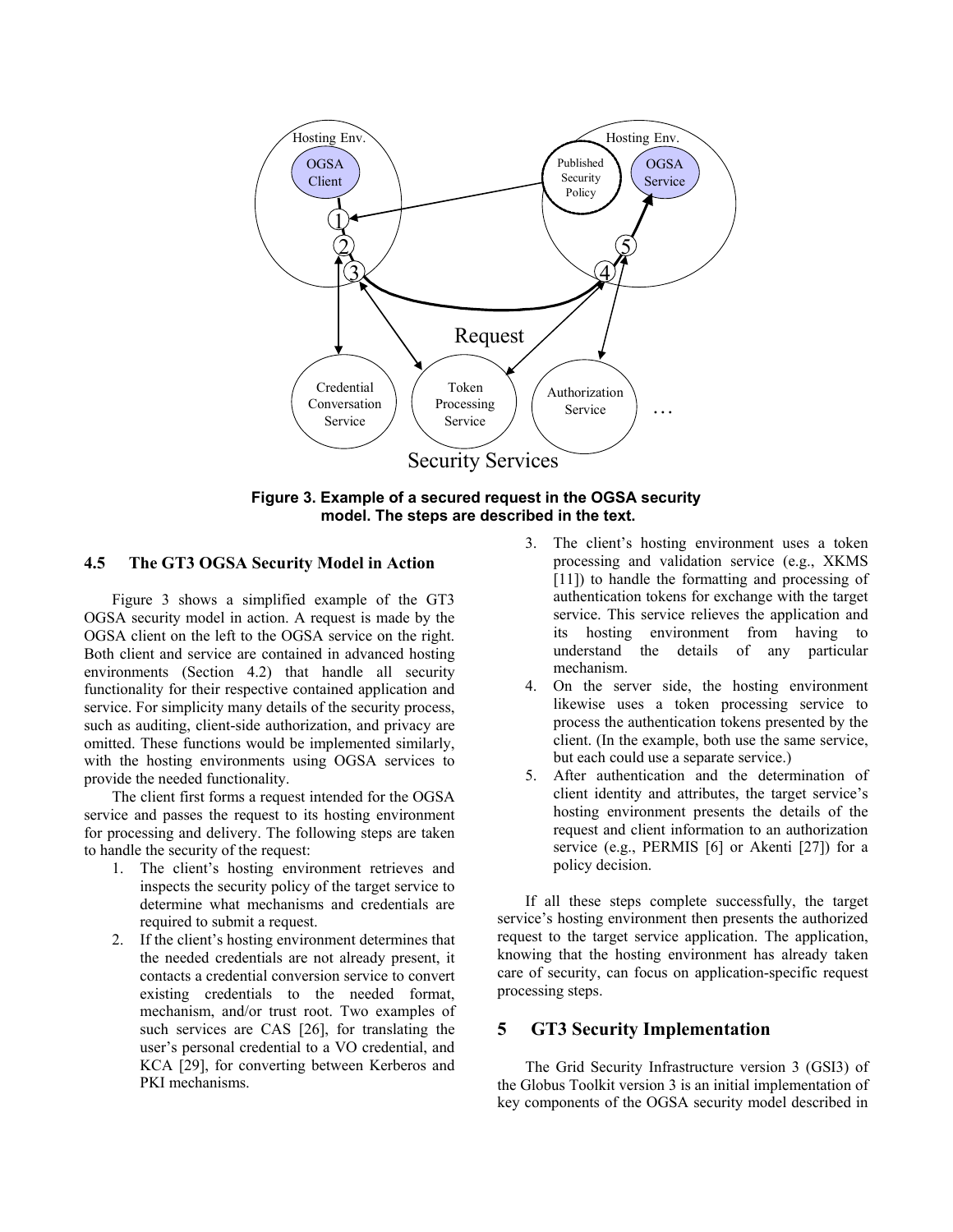Section 4. This implementation has two key advantages over its GT2 predecessor described in Section 3:

- *Use of WS-Security protocols and standards.* GT3 uses SOAP and the Web services security specifications for all of its communications. This allows it to leverage and use standard current and future Web service tools and software.
- *Tight least-privilege model*. In contrast to GT2, the GT3 resource management implementation uses *no* privileged services. All privileged code is contained in two small, tightly constrained setuid programs.

We describe here how these two advantages are implemented in GT3 and describes the GT3 Grid Resource Acquisition and Management (GRAM) system, which illustrates all key GSI3 components.

### **5.1 Use of Web Services Security and Protocol**

GT3 uses Web services specifications to allow security messages and secured messages to be transported, understood, and manipulated by standard Web services tools and software. GT3 offers both stateful and stateless forms of secured communication.

*Stateful.* Like GT2, GSI3 supports the establishment of a security context that serves to authenticate two parties to each other and allows for the exchange of secured messages between the two parties. GT2 uses the TLS [10] transport protocol for both security context establishment and message protection. Our GT3 implementation achieves security context establishment by implementing WS-SecureConversation [20] and WS-Trust [21], which use SOAP messages to transport context-establishment tokens between the two parties. The GT3 messages carry the same context establishment tokens used by GT2 but transports them over SOAP instead of TCP. Once the security context is established, GSI3 implements message protection using the Web services standards for secured messages (XML-Signature [34] and XML-Encryption [35]).

*Stateless.* To allow for communication without the initial establishment of a security context, GT3 also offers the ability to sign messages independent of any established security context, by using the XML-Signature specification. Thus, a message can be created and signed, allowing the recipient to verify the message's origin and integrity, without establishing synchronous communication with the recipient. A feature of this approach is that the identity of the recipient does not have to be known to the sender when the message is sent. As we discuss later, this

allows for messages to be created by clients and delivered to services whose creation is caused by the message itself.

## **5.2 Tight Least-Privilege Model**

"Least privilege" is a well-known principle in computer security that states that each entity should only have the minimal privilege needed to accomplish its assigned role and no more. GT3 introduces two notable features that improve its security through the least privilege principle.

*No privileged services*. Network services, since they accept and process communications from outside the resource, are prone to compromise by remote users through logic errors, buffer overflows, and the like. GT3 removes all privileges from these services, significantly reducing the impact of compromises by minimizing the privileges gained.

*Minimal privileged code.* In GT3, the privileged code is confined to small programs, each of which performs a specific function and works only with local users, accepting no network connections. The simple and wellconstrained functionality of these programs allows them to be audited effectively and reduces the chance that they can be used maliciously to gain privilege elevation.

## **5.3 GT3 GRAM Implementation**

We introduce the GSI3 implementation by describing how it is used in GT3's GRAM [8, 9] system. GRAM is a fundamental GT service enabling remote clients to instantiate, manage and monitor, in a secure fashion, computational tasks ("jobs") on remote resources. While GT3 offers a number of other services (e.g., for file movement and monitoring), GRAM is the most complicated service in GT3 from a security perspective because it provides for the secure, remote, dynamic instantiation of processes, involving both secured interaction with a remote client and the local operating system.

To invoke a job using GRAM, a client describes the job to be run, specifying such details as the name of the executable, the working directory, where input and output should be stored, and the queue in which it should run. This description is sent to the resource and ultimately results in the creation of an instance of a Managed Job Service (MJS). A MJS is a Grid service that acts as an interface to its associated job, instantiating it and then allowing it to be controlled and monitored with standard Grid and Web service mechanisms.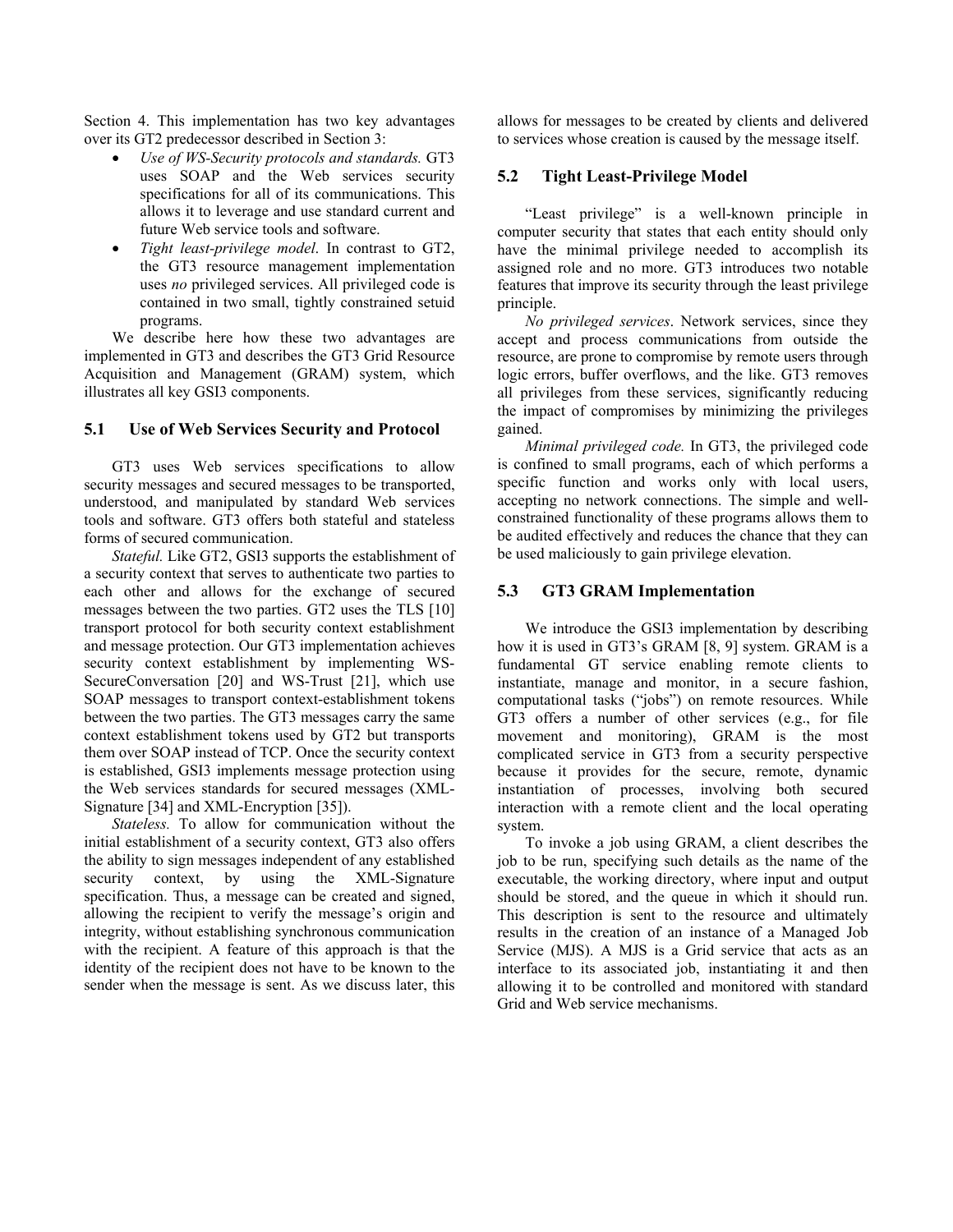

**Figure 4. A requestor initiating a job with the GT3 GRAM system. The steps are described in the text.** 

An MJS is created by invoking a create operation on a MJS factory service. While conceptually we want to run one MJS factory service per user account, this approach is not ideal in practice because it involves resource consumption by factories that sit idle when the user is not using the resource. Thus, we introduce an additional construct, the Master Managed Job Factory Service (MMJFS). One MMJFS runs on each resource, in a nonprivileged account, and invokes Local Managed Job Factory Services (LMJFS) for users in their account as needed. A service called a Proxy Router routes incoming requests from a user to either that user's LMJFS, if present, or the MMJFS, if a LMJFS is not present for the user making the request.

All MJS and MJS factories are implemented as Grid services running in a hosting environment. Each active account has a hosting environment running for its use, with a MJS factory and one or more MJS instances running in that hosting environment. This approach allows for the creation of multiple services in a lightweight manner.

Figure 4 shows a requestor initiating a job in the GT3 GRAM architecture. On the left is the requestor with a set of GSI user proxy credentials. The resource, with its GRAM services and host credentials, is on the right. Job initiation proceeds as follows.

- 1. The requestor forms a job description and signs it with appropriate GSI credentials. This request is sent to the target resource on which process initiation is desired.
- 2. The Proxy Router service accepts the request and either routes it to an LMJFS, if present (skip to step 6), or to the MMJFS otherwise (on to step 3).
- 3. The MMJFS verifies the signature on the request and establishes the identity of the requestor. It then determines the local account in which the job should be run based on the requestor's identity using the *grid-mapfile*, a local configuration file containing mappings from GSI identities to local identities [4].
- 4. The MMJFS invokes the *Setuid Starter* process to start a LMJFS for the requestor. The *Setuid Starter* is a privileged program (typically setuidroot) whose sole function is to start a preconfigured LMJFS for a user.
- 5. When a LMJFS starts, it needs to acquire credentials and register itself with the Proxy Router. To register, the LMJFS sends a message (not shown) to the Proxy Router. This informs the Proxy Router of the existence of the LMJFS so that it can route future requests for job initiation to it. The LMJFS invokes the Grid Resource Identity Mapper (*GRIM*) to acquire a set of credentials. *GRIM* is a privileged program (typically setuid-root) that accesses the local host credentials and from them generates a set of GSI proxy credentials for the LMJFS. This proxy credential has embedded in it the user's Grid identity, local account name, and local policy to help the requestor verify that the LMJFS is appropriate for its needs.
- 6. The LMJFS receives the signed job request. The LMJFS verifies the signature on the request to make sure it has not been tampered with and to verify the requestor is authorized to access the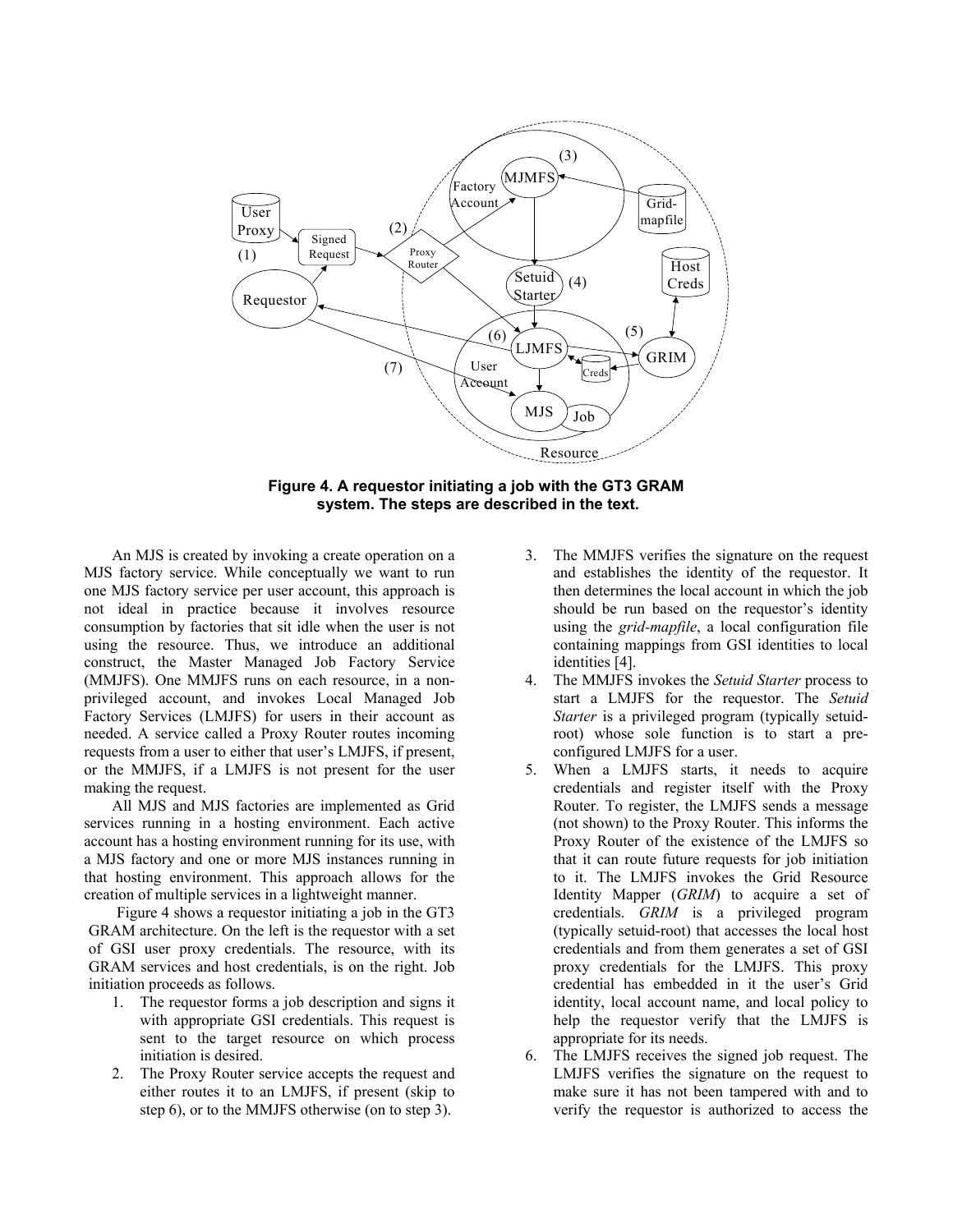local user account in which the LMJFS is running. Once these verifications are complete, the LMJFS invokes an MJS with the job initiation request and returns the service reference of the MJS to the user.

7. The requestor connects to the MJS to initiate the job. The requestor and MJS perform mutual authentication, the MJS using the credentials acquired from *GRIM*. The MJS verifies that the requestor is authorized to initiate processes in the local account. The requestor authorizes the MJS as having a GRIM credential issued from an appropriate host credential and containing a Grid identity matching its own. This approach allows the client to verify that the MJS it is talking to is running not only on the right host but also in an appropriate account. When making this connection, the user also delegates GSI credentials to the MJS for the job.

### **5.4 Implementation Status**

The architecture and features described in Section 5 are available as part of GT3 [36]. Some of the Web services specifications are still in the standards process, and we expect the details of our implementation to change to track these specifications as they progress

#### **6 Conclusions**

Grid computing presents a number of security challenges that are met by the Globus Toolkit's Grid Security Infrastructure (GSI). Version 3 of the Globus Toolkit (GT3) implements the emerging Open Grid Services Architecture; its GSI implementation (GSI3) takes advantage of this evolution to improve on the security model used in earlier versions of the toolkit. GSI3 remains compatible (in terms of credential formats) with those used in GT2, while eliminating privileged network services and making other improvements. Its development provides a basis for a variety of future work. In particular, we are interested in exploiting WS-Routing to improve firewall compatibility; in defining and implementing standard services for authorization, credential conversation, identity mapping; and in using WS-Policy to automate application determination of requirements and location of services that meet those requirements.

## **Acknowledgments**

We are pleased to acknowledge contributions to the GT3 security design and GSI3 implementation by Doug Engert, Thomas Sandholm, and Rachana Ananthakrishnan. We also thank Ruth Aydt and our anonymous reviewers

for their helpful comments. This work was supported in part by the Mathematical, Information, and Computational Sciences Division subprogram of the Office of Advanced Scientific Computing Research, U.S. Department of Energy, under contracts W-31-109-Eng-38, DE-AC03- 76SF0098, DE-FC03-99ER25397 and No. 53-4540-0080; and by IBM.

### **References**

- 1. Simple Object Access Protocol (SOAP) 1.1, W3C, 2000.
- 2. BEA, IBM, Microsoft and SAP. Web Services Policy Language (WS-Policy), 2002.
- 3. Belani, E., Vahdat, A., Anderson, T. and Dahlin, M. The CRISIS Wide Area Security Architecture. *8th Usenix UNIX Security Symposium*, 1998.
- 4. Butler, R., Engert, D., Foster, I., Kesselman, C., Tuecke, S., Volmer, J. and Welch, V. A National-Scale Authentication Infrastructure. *IEEE Computer*, *33* (12). 60-66. 2000.
- 5. CCITT Recommendation X.509: The Directory Authentication Framework. 1988.
- 6. Chadwick, D.W. and Otenko, A., The PERMIS X.509 Role Based Privilege Management Infrastructure. *7th ACM Symposium on Access Control Models and Technologies*, 2002.
- 7. Christensen, E., Curbera, F., Meredith, G. and Weerawarana., S. Web Services Description Language (WSDL) 1.1, W3C, 2001. www.w3.org/TR/wsdl.
- 8. Czajkowski, K., Foster, I., Karonis, N., Kesselman, C., Martin, S., Smith, W. and Tuecke, S. A Resource Management Architecture for Metacomputing Systems. *4th Workshop on Job Scheduling Strategies for Parallel Processing*, Springer-Verlag, 1998, 62-82.
- 9. Czajkowski, K., Foster, I., Kesselman, C., Sander, V. and Tuecke, S., SNAP: A Protocol for Negotiating Service Level Agreements and Coordinating Resource Management in Distributed Systems. *8th Workshop on Job Scheduling Strategies for Parallel Processing*, 2002.
- 10. Dierks, T. and Allen, C. The TLS Protocol Version 1.0, IETF, 1999. http://www.ietf.org/rfc/rfc2246.txt.
- 11. Ford, W., Hallam-Baker, P., Fox, B., Dillaway, B., LaMacchia, B., Epstein, J. and Lapp, J. XML Key Management Specification, 2001. http://www.w3.org/TR/2001.
- 12. Foster, I. and Kesselman, C. Computational Grids. Foster, I. and Kesselman, C. eds. *The Grid: Blueprint for a New Computing Infrastructure*, Morgan Kaufmann, 1999, 2-48.
- 13. Foster, I. and Kesselman, C. Globus: A Toolkit-Based Grid Architecture. Foster, I. and Kesselman, C. eds. *The Grid: Blueprint for a New Computing Infrastructure*, Morgan Kaufmann, 1999, 259-278.
- 14. Foster, I., Kesselman, C., Nick, J. and Tuecke, S. The Physiology of the Grid: An Open Grid Services Architecture for Distributed Systems Integration, Globus Project, 2002. http://www.globus.org/research/papers/ogsa.pdf.
- 15. Foster, I., Kesselman, C., Tsudik, G. and Tuecke, S. A Security Architecture for Computational Grids. *ACM Conference on Computers and Security*, 1998, 83-91.
- 16. Foster, I., Kesselman, C. and Tuecke, S. The Anatomy of the Grid: Enabling Scalable Virtual Organizations. *International*